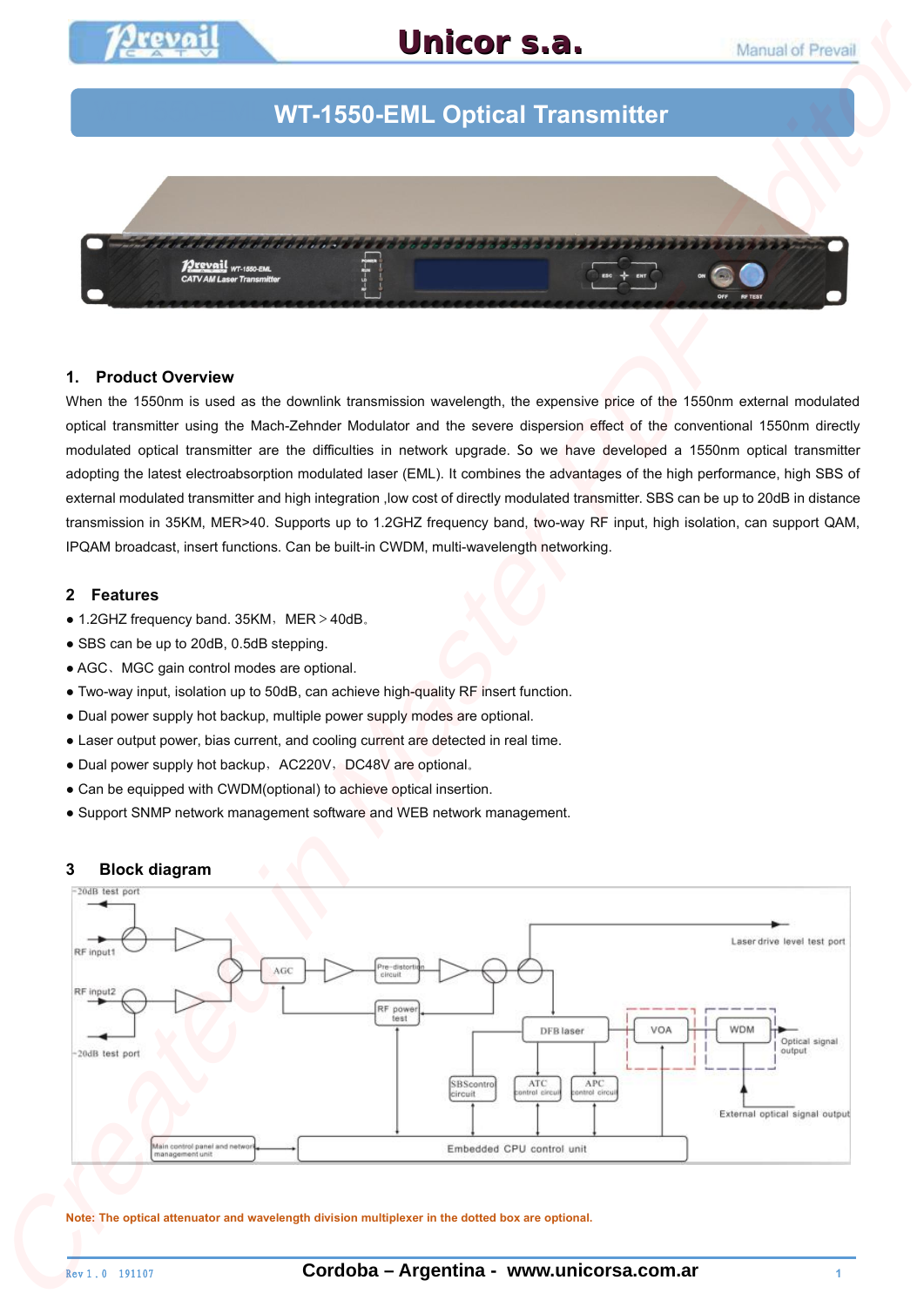# **4 Technical Parameter**

| <b>Technical Parameter</b>                     |                 |                            |                                                        |
|------------------------------------------------|-----------------|----------------------------|--------------------------------------------------------|
| <b>Items</b>                                   | Unit            | <b>Technical Parameter</b> |                                                        |
|                                                |                 |                            | <b>Optical part</b>                                    |
| Optical wavelength                             | nm              |                            | 1550 (ITU wavelength is optional)                      |
| Laser type                                     |                 |                            | Electroabsorption modulated laser (EML)                |
| Optical connector type                         |                 | FC/APC or SC/APC           |                                                        |
| Output optical power                           | mW              | 10                         | Exclude optical attenuator and CWDM insertion loss     |
| External optical input power<br>(main channel) | dBm             | $-5 - 10$                  |                                                        |
|                                                |                 |                            | <b>RF</b> part                                         |
| Frequency Range                                | <b>MHz</b>      | 47~870/1003/1218           |                                                        |
| RF input level                                 | dBuV            | 77±5                       |                                                        |
| Flatness in band                               | dB              | ± 0.75                     |                                                        |
| Input return loss                              | dB              | $\geq 16$                  |                                                        |
| RF AGC control range                           | dB              | ±5                         |                                                        |
| RF MGC adjustable range                        | dB              | $0 - 20$                   |                                                        |
| <b>SBS</b>                                     | dB              |                            | $13 \sim 20$ , 0.5dB stepping                          |
| RF input isolation                             | dB              | $\geq 50$                  | Isolation between two RF inputs                        |
| RF input test port                             | dB              | $-20±1$                    |                                                        |
| Laser drive RF level test port                 | dB              | $-20±1$                    |                                                        |
| Electronically controlled optical              | dB              |                            | $\leq 1$ : attenuator 0-15dB                           |
| attenuator tolerance                           |                 |                            | $\leq$ 3: attenuator 16-20dB                           |
| <b>CNR</b>                                     | dB              | $\geq 52$                  | 0Km, -1dBm receiver, 59CH analog +40CH digital, 77dBuV |
| C/CSO                                          | dB              | $\geq 58$                  | SBS: 20dBm, 25Km, -1dBm receiver                       |
| C/CTB                                          | dB              | $\geq 58$                  | 59CH analog +40CH digital, 77dBuV                      |
| <b>MER</b>                                     | dB              | $\geq 40$                  | SBS: 20dBm, 25Km, -1dBm receiver                       |
| <b>BER</b>                                     |                 | $≤10e-8$                   | 96CH 256QAM digital, 77dBuV.                           |
|                                                |                 |                            | <b>Others</b>                                          |
| Maximum power consumption                      | W               | $\leq 15$                  |                                                        |
| Operating temperature                          | °C              | $-5$ ~ +55                 |                                                        |
| Storage temperature                            | $\rm ^{\circ}C$ | $-30 \sim +70$             |                                                        |
| Weight                                         | Kg              | 5.5                        |                                                        |

# **5 Display menu operation instructions**

# **Visible display content after boot: Press Enter to enter the Level 1 submenu:**

| RF:30.5 |  |  |
|---------|--|--|
|         |  |  |

Laser drive level **Cultum** Output optical power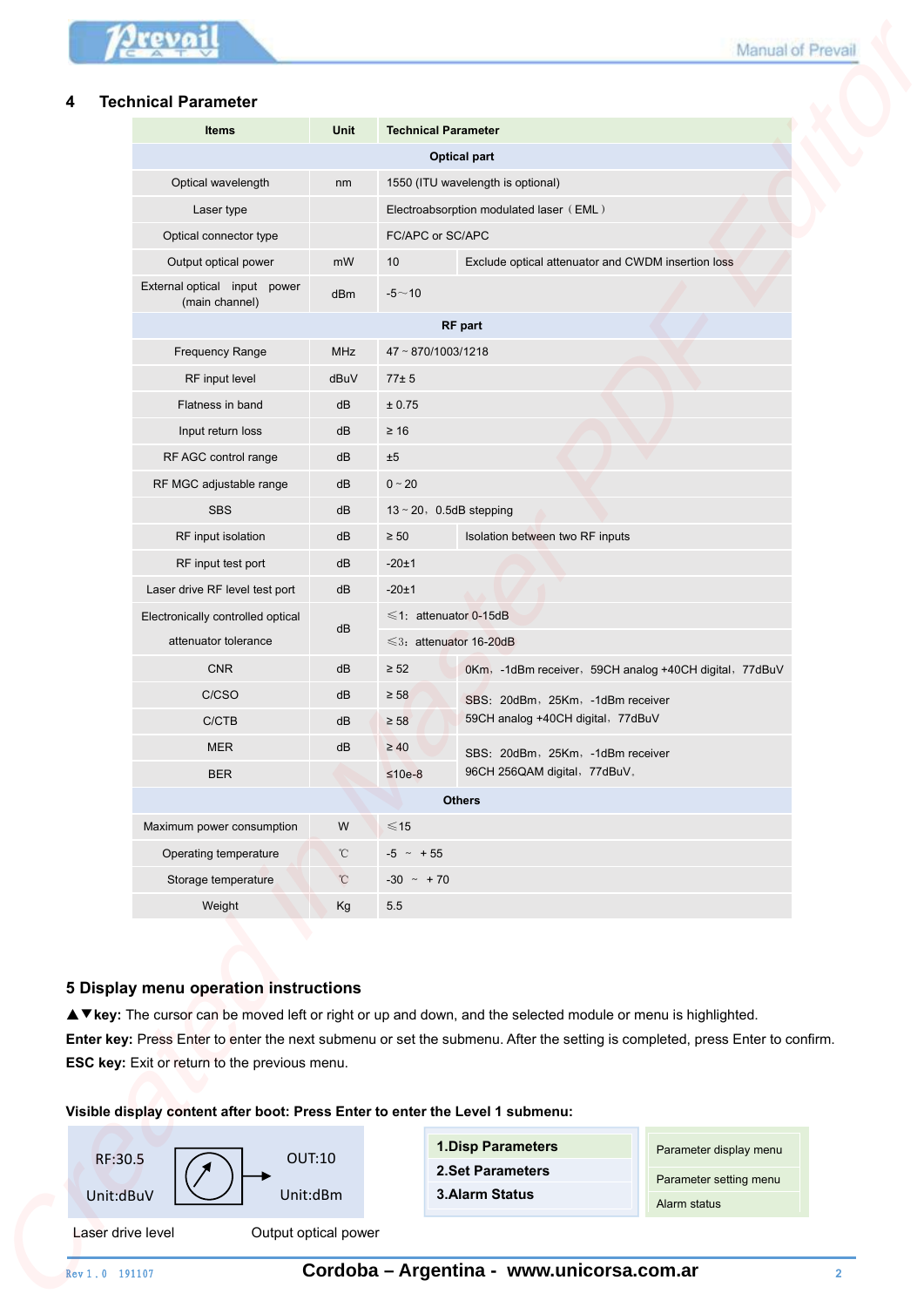#### **Disp Parameters Level 2 submenu**:

| <b>Laser Output</b> | xx dBm     | Laser output optical power        |
|---------------------|------------|-----------------------------------|
| Voa Input           | xx dBm     | optical power after the attent    |
| <b>Master Input</b> | xx dBm     | External optical input power,     |
| <b>Laser Bias</b>   | xx mA      | Laser bias current                |
| <b>Laser Temp</b>   | xx C       | Internal temperature of the la    |
| Tec current         | xx A       | Laser cooling current             |
| <b>RF Chan No</b>   | <b>XX</b>  | Number of transmission cha        |
| <b>Laser RF</b>     | xx dBuV    | Laser drive level                 |
| <b>RF Ctrl Mode</b> | <b>AGC</b> | RF control mode                   |
| <b>AGC Ref</b>      | $x$ dB     | AGC Offset (This menu is or       |
| <b>MGC ATT</b>      | $x$ dB     | <b>MGC Attenuation (This ment</b> |
| <b>Wave Length</b>  | 1550       | Wavelength                        |
| +5V Read            | <b>XV</b>  | +5V Monitoring voltage            |
| -5V Read            | x v        | -5V Monitoring voltage            |
| +24V Read           | x v        | +24V Monitoring voltage           |
| S/N                 |            | Serial number                     |
| <b>BOX Temp</b>     | xx C       | Current temperature inside t      |
| <b>IP Address</b>   |            | IP address of this machine        |
| <b>Mask</b>         |            | Subnet mask of this machine       |
| <b>GTW</b>          |            | Gateway of this machine           |
| <b>Mac</b>          |            | MAC address of this machin        |
| <b>SoftWare Ver</b> |            | 机内软件系统的版本号                        |

| Laser output optical power                                                          |
|-------------------------------------------------------------------------------------|
| optical power after the attenuator, this menu is not visible without the WDM model. |
| External optical input power, this menu is not visible without the WDM model.       |
| Laser bias current                                                                  |
| Internal temperature of the laser                                                   |
| Laser cooling current                                                               |
| Number of transmission channels of the system                                       |
| Laser drive level                                                                   |
| RF control mode                                                                     |
| AGC Offset (This menu is only available in AGC mode.)                               |
| MGC Attenuation (This menu is only available in MGC mode.)                          |
| Wavelength                                                                          |
| +5V Monitoring voltage                                                              |
| -5V Monitoring voltage                                                              |
| +24V Monitoring voltage                                                             |
| Serial number                                                                       |
| Current temperature inside the machine                                              |
| IP address of this machine                                                          |
| Subnet mask of this machine                                                         |
| Gateway of this machine                                                             |
| MAC address of this machine                                                         |
| 机内软件系统的版本号                                                                          |
|                                                                                     |

#### **Set Parameters Level 2 submenu**:

|                                                                                                                                                                                                                                                                                                                                                                                                                                                                                                           |             |                                                                                                                      | Manual of Prevail   |  |
|-----------------------------------------------------------------------------------------------------------------------------------------------------------------------------------------------------------------------------------------------------------------------------------------------------------------------------------------------------------------------------------------------------------------------------------------------------------------------------------------------------------|-------------|----------------------------------------------------------------------------------------------------------------------|---------------------|--|
| Disp Parameters Level 2 submenu:                                                                                                                                                                                                                                                                                                                                                                                                                                                                          |             |                                                                                                                      |                     |  |
| <b>Laser Output</b>                                                                                                                                                                                                                                                                                                                                                                                                                                                                                       | xx dBm      | Laser output optical power                                                                                           |                     |  |
| <b>Voa Input</b>                                                                                                                                                                                                                                                                                                                                                                                                                                                                                          | xx dBm      | optical power after the attenuator, this menu is not visible without the WDM model.                                  |                     |  |
| <b>Master Input</b>                                                                                                                                                                                                                                                                                                                                                                                                                                                                                       | xx dBm      | External optical input power, this menu is not visible without the WDM model.                                        |                     |  |
| <b>Laser Bias</b>                                                                                                                                                                                                                                                                                                                                                                                                                                                                                         | xx mA       | Laser bias current                                                                                                   |                     |  |
| <b>Laser Temp</b>                                                                                                                                                                                                                                                                                                                                                                                                                                                                                         | $XX$ $C$    | Internal temperature of the laser                                                                                    |                     |  |
| Tec current                                                                                                                                                                                                                                                                                                                                                                                                                                                                                               | xx A        | Laser cooling current                                                                                                |                     |  |
| <b>RF Chan No</b>                                                                                                                                                                                                                                                                                                                                                                                                                                                                                         | <b>XX</b>   | Number of transmission channels of the system                                                                        |                     |  |
| <b>Laser RF</b>                                                                                                                                                                                                                                                                                                                                                                                                                                                                                           | xx dBuV     | Laser drive level                                                                                                    |                     |  |
| <b>RF Ctrl Mode</b>                                                                                                                                                                                                                                                                                                                                                                                                                                                                                       | <b>AGC</b>  | <b>RF</b> control mode                                                                                               |                     |  |
| <b>AGC Ref</b>                                                                                                                                                                                                                                                                                                                                                                                                                                                                                            | $x$ dB      | AGC Offset (This menu is only available in AGC mode.)                                                                |                     |  |
| <b>MGC ATT</b>                                                                                                                                                                                                                                                                                                                                                                                                                                                                                            | $x$ dB      | MGC Attenuation (This menu is only available in MGC mode.)                                                           |                     |  |
| <b>Wave Length</b>                                                                                                                                                                                                                                                                                                                                                                                                                                                                                        | 1550        | Wavelength                                                                                                           |                     |  |
| +5V Read                                                                                                                                                                                                                                                                                                                                                                                                                                                                                                  | $x \vee$    | +5V Monitoring voltage                                                                                               |                     |  |
| -5V Read                                                                                                                                                                                                                                                                                                                                                                                                                                                                                                  | x v         | -5V Monitoring voltage                                                                                               |                     |  |
| +24V Read                                                                                                                                                                                                                                                                                                                                                                                                                                                                                                 | x v         | +24V Monitoring voltage                                                                                              |                     |  |
| S/N                                                                                                                                                                                                                                                                                                                                                                                                                                                                                                       |             | Serial number                                                                                                        |                     |  |
| <b>BOX Temp</b>                                                                                                                                                                                                                                                                                                                                                                                                                                                                                           | $xx$ $C$    | Current temperature inside the machine                                                                               |                     |  |
| <b>IP Address</b>                                                                                                                                                                                                                                                                                                                                                                                                                                                                                         |             | IP address of this machine                                                                                           |                     |  |
| Mask                                                                                                                                                                                                                                                                                                                                                                                                                                                                                                      |             | Subnet mask of this machine                                                                                          |                     |  |
| <b>GTW</b>                                                                                                                                                                                                                                                                                                                                                                                                                                                                                                |             | Gateway of this machine                                                                                              |                     |  |
|                                                                                                                                                                                                                                                                                                                                                                                                                                                                                                           |             |                                                                                                                      |                     |  |
|                                                                                                                                                                                                                                                                                                                                                                                                                                                                                                           |             |                                                                                                                      |                     |  |
|                                                                                                                                                                                                                                                                                                                                                                                                                                                                                                           |             | MAC address of this machine<br>机内软件系统的版本号                                                                            |                     |  |
|                                                                                                                                                                                                                                                                                                                                                                                                                                                                                                           | dBm         | Optical power unit: dBm, mW are optional                                                                             |                     |  |
|                                                                                                                                                                                                                                                                                                                                                                                                                                                                                                           | <b>ON</b>   | Buzzer alarm: ON, OFF are optional                                                                                   |                     |  |
|                                                                                                                                                                                                                                                                                                                                                                                                                                                                                                           | <b>AGC</b>  | RF control mode: AGC, MGC are optional                                                                               |                     |  |
|                                                                                                                                                                                                                                                                                                                                                                                                                                                                                                           | XX dB       | MGC attenuation: 0-20 are optional                                                                                   |                     |  |
|                                                                                                                                                                                                                                                                                                                                                                                                                                                                                                           | XX dB       | AGC Offset: ±3dB is optional                                                                                         |                     |  |
|                                                                                                                                                                                                                                                                                                                                                                                                                                                                                                           | <b>AUTO</b> | Set the optical power attenuation mode: AUTO, Manu are optional                                                      | this menu is not    |  |
|                                                                                                                                                                                                                                                                                                                                                                                                                                                                                                           | XX dB       | Set the optical power attenuation:<br>$0 \sim 15$ dB are optional.                                                   | visible without the |  |
|                                                                                                                                                                                                                                                                                                                                                                                                                                                                                                           | XX dB       | Set the difference between the main optical power and the inserted                                                   | WDM model.          |  |
|                                                                                                                                                                                                                                                                                                                                                                                                                                                                                                           |             | optical power                                                                                                        |                     |  |
|                                                                                                                                                                                                                                                                                                                                                                                                                                                                                                           |             | Set SBS, 13~20dB, 0.5dB stepping                                                                                     |                     |  |
|                                                                                                                                                                                                                                                                                                                                                                                                                                                                                                           | XX          | Number of channels:<br>0-100 are optional                                                                            |                     |  |
|                                                                                                                                                                                                                                                                                                                                                                                                                                                                                                           |             | Set the local IP address                                                                                             |                     |  |
|                                                                                                                                                                                                                                                                                                                                                                                                                                                                                                           |             | Set the subnet mask                                                                                                  |                     |  |
|                                                                                                                                                                                                                                                                                                                                                                                                                                                                                                           |             | Set gateway                                                                                                          |                     |  |
| <b>Set BuzzerAlarm</b>                                                                                                                                                                                                                                                                                                                                                                                                                                                                                    |             |                                                                                                                      |                     |  |
|                                                                                                                                                                                                                                                                                                                                                                                                                                                                                                           |             | Drive level alarm: The default normal range is 80 to 110dBuV, which can be set through the network management.       |                     |  |
|                                                                                                                                                                                                                                                                                                                                                                                                                                                                                                           |             | Laser temperature alarm: The default normal range is 25±10°C, which can be set through the network management.       |                     |  |
|                                                                                                                                                                                                                                                                                                                                                                                                                                                                                                           |             | Laser bias current alarm: The default normal range is 20 to 90 mA, which can be set through the network management.  |                     |  |
| <b>Laser RF</b>                                                                                                                                                                                                                                                                                                                                                                                                                                                                                           |             | Laser cooling current: The default normal range is -1.5~1.5A, which can be set through the network management.       |                     |  |
|                                                                                                                                                                                                                                                                                                                                                                                                                                                                                                           |             | Output optical power alarm: The default normal range is 2 to 25 mW, which can be set through the network management. |                     |  |
| +5V Alarm                                                                                                                                                                                                                                                                                                                                                                                                                                                                                                 |             | +5V alarm: The default normal range is 5±1V, which can be set through the network management.                        |                     |  |
| <b>Mac</b><br><b>SoftWare Ver</b><br>Set Parameters Level 2 submenu:<br><b>SetLaserOutputUnit</b><br><b>SetRF ControlMode</b><br><b>Set MGC ATT</b><br><b>Set AGC Ref</b><br><b>Set OPT ATT Mode</b><br><b>Set OPT ATT</b><br><b>Set OPT Delta</b><br><b>Set SBS</b><br><b>SetChannel Number</b><br><b>Set IP Addr</b><br><b>Set Subnet Mask</b><br><b>Set GateWay</b><br>Alarm Status Level 2 submenu:<br><b>Laser Temp</b><br><b>Laser Bias</b><br><b>Laser TEC</b><br><b>Laser Output</b><br>-5V Alarm |             | -5V alarm: The default normal range is -5±1V, which can be set through the network management.                       |                     |  |

# **Alarm Status Level 2 submenu**:

|                     | Laser bias current alarm: The default normal range is 20 to 90 mA, which can be set through the network management.  |
|---------------------|----------------------------------------------------------------------------------------------------------------------|
| <b>Laser TEC</b>    | Laser cooling current: The default normal range is -1.5~1.5A, which can be set through the network management.       |
| <b>Laser Output</b> | Output optical power alarm: The default normal range is 2 to 25 mW, which can be set through the network management. |
| +5V Alarm           | +5V alarm: The default normal range is 5±1V, which can be set through the network management.                        |
| -5V Alarm           | -5V alarm: The default normal range is -5±1V, which can be set through the network management.                       |
| +24V Alarm          | +24V alarm: The default normal range is 24±2V, which can be set through the network management.                      |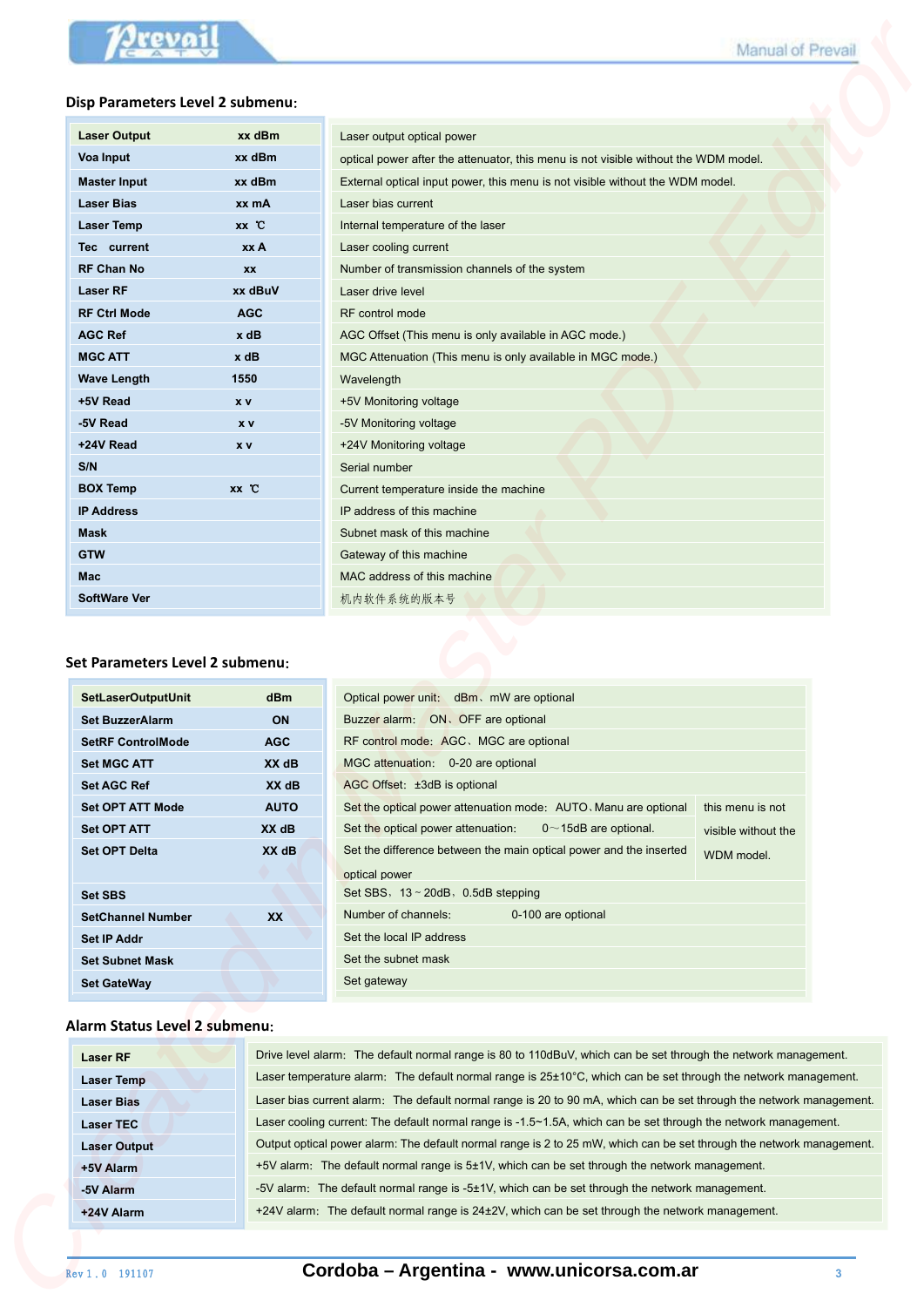

# **6 Structure Description**



# **Front panel**

|                                        |                                                          |                | power O<br>RUN <sub>O</sub><br>$Q$ <sub>ESC</sub>                                                                                               | $\circledcirc$<br>ENT | ON                            |
|----------------------------------------|----------------------------------------------------------|----------------|-------------------------------------------------------------------------------------------------------------------------------------------------|-----------------------|-------------------------------|
|                                        |                                                          |                | LD<br>$\circ$<br>RF<br>Θ<br>RRRRRRRRRRRRRRRRRRRRRRRRRRRRRRRRF                                                                                   |                       | OFF RF TEST                   |
|                                        |                                                          |                | $\overline{\mathbf{3}}$<br>4                                                                                                                    |                       |                               |
|                                        |                                                          |                | <b>Front panel</b>                                                                                                                              |                       |                               |
|                                        | Power Indicator                                          |                |                                                                                                                                                 |                       |                               |
|                                        | Laser working status indicator:                          |                | Running indicator: 1HZ frequency flashing green when the device is working normally<br>Green light is always on: the laser is working normally. |                       |                               |
|                                        |                                                          |                | Red light is always on: the laser is not turned on                                                                                              |                       |                               |
|                                        |                                                          |                | Red light is flashing: The device has a parameter alarm. You can view the alarm content in the                                                  |                       |                               |
|                                        |                                                          |                | Alarm Status Level 2 submenu.                                                                                                                   |                       |                               |
| 4                                      |                                                          |                | Laser drive level indicator: Green light is always on: drive level is normal.                                                                   |                       |                               |
|                                        |                                                          |                | Red light is flashing: drive level alarm. You can view the alarm content in the Alarm Status Level 2                                            |                       |                               |
| 5                                      | Laser switch key: ON: Laser is on                        | submenu.       |                                                                                                                                                 |                       |                               |
|                                        |                                                          |                | OFF: Laser is off. Keep the laser off before the device is powered on, and turn on the laser after the power-on                                 |                       |                               |
|                                        |                                                          |                |                                                                                                                                                 |                       |                               |
|                                        | self-test is completed.                                  |                |                                                                                                                                                 |                       |                               |
|                                        | Laser drive level detection port: - 20dB                 |                | LAN                                                                                                                                             |                       |                               |
| 6                                      | INPUT TEST                                               | ╔              |                                                                                                                                                 |                       |                               |
|                                        | 5<br>6<br>$\overline{2}$<br>3<br>$\overline{\mathbf{4}}$ |                | 11<br>10                                                                                                                                        |                       | 12                            |
|                                        |                                                          |                | Rear panel                                                                                                                                      |                       |                               |
|                                        | Fan                                                      | 5              | RF input 1 test port -20dB                                                                                                                      | 9                     | RS232 interface               |
|                                        | Ground stud                                              | 6              | RF input 2 test port -20dB                                                                                                                      | 10                    | LAN interface                 |
|                                        | RF input 1                                               | $\overline{7}$ | Optical signal output                                                                                                                           | 11                    | Power supply1, hot swappable  |
| $\mathbf{1}$<br>$\mathbf{2}$<br>3<br>4 | RF input 2                                               | 8              | Optical signal input, there is no interface without<br>the WDM model.                                                                           | 12                    | Power supply 2, hot swappable |



| Fan         | a. | RF input 1 test port -20dB                          | o  | RS232 interface               |
|-------------|----|-----------------------------------------------------|----|-------------------------------|
| Ground stud |    | RF input 2 test port -20dB                          | 10 | LAN interface                 |
| RF input 1  |    | Optical signal output                               | 11 | Power supply1, hot swappable  |
| RF input 2  | ۰  | Optical signal input, there is no interface without | 12 | Power supply 2, hot swappable |
|             |    | the WDM model.                                      |    |                               |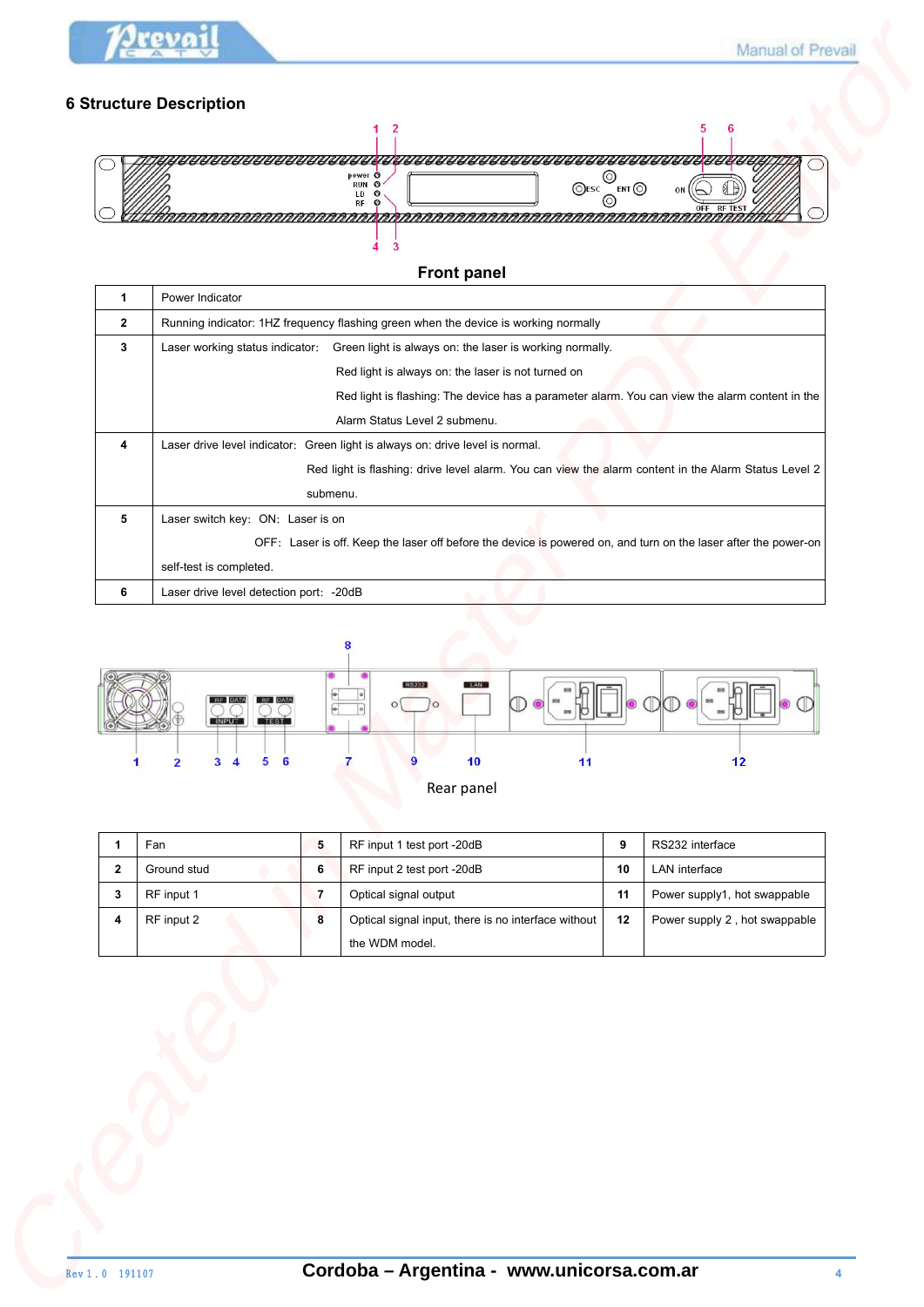## **7. WEB Network Management**

- 
- 
- 

|                                                 |                                                                              | <b>Display Parameter</b>                                                                                                                                                                                                              |                        |                  |
|-------------------------------------------------|------------------------------------------------------------------------------|---------------------------------------------------------------------------------------------------------------------------------------------------------------------------------------------------------------------------------------|------------------------|------------------|
|                                                 | <b>Disp Parameter</b>                                                        |                                                                                                                                                                                                                                       |                        |                  |
|                                                 | Set Parameter                                                                | Item                                                                                                                                                                                                                                  |                        |                  |
|                                                 | <b>Modify Password</b>                                                       | Device Name:                                                                                                                                                                                                                          | 1550 Laser Transmitter |                  |
|                                                 |                                                                              | Serial Num:                                                                                                                                                                                                                           | 2017.08.10             |                  |
|                                                 |                                                                              | Laser Power:                                                                                                                                                                                                                          | 12.6dBm                |                  |
|                                                 |                                                                              |                                                                                                                                                                                                                                       | $-15.2$ d $Bm$         |                  |
|                                                 |                                                                              | Op ATT Power:                                                                                                                                                                                                                         |                        |                  |
|                                                 |                                                                              | Input Power:                                                                                                                                                                                                                          | $-99.9$ d $Bm$         |                  |
|                                                 |                                                                              | Laser Bias:                                                                                                                                                                                                                           | 91.8mA                 |                  |
|                                                 |                                                                              | Laser Temp:                                                                                                                                                                                                                           | 31.0° C                |                  |
|                                                 |                                                                              | Laser TEC:                                                                                                                                                                                                                            | 20mA                   |                  |
|                                                 |                                                                              | RF Level:                                                                                                                                                                                                                             | 0.0dBuV                |                  |
|                                                 |                                                                              | Wavelength:                                                                                                                                                                                                                           | nm                     |                  |
|                                                 |                                                                              | $+5V$                                                                                                                                                                                                                                 | 4.92V                  |                  |
|                                                 |                                                                              | $-5V$                                                                                                                                                                                                                                 | $-4.92V$               |                  |
|                                                 |                                                                              | $+24V$                                                                                                                                                                                                                                | 23.40V                 |                  |
|                                                 |                                                                              | Device Temp:                                                                                                                                                                                                                          | 31.6° C                |                  |
|                                                 |                                                                              | MAC Address:                                                                                                                                                                                                                          | 00-ac-b1-67-ef-88      |                  |
|                                                 |                                                                              |                                                                                                                                                                                                                                       |                        |                  |
| There are 3 sub-interfaces:<br>· Disp Parameter | Click Set Parameter to open the following interface:<br><b>Set Parameter</b> | 1. Display Parameter interface: Describes the equipment display menu.<br>2. Set Parameter interface: Change the equipment parameters in this interface.<br>3. Modify password interface: Change the login password in this interface. |                        |                  |
| • Set Parameter                                 |                                                                              |                                                                                                                                                                                                                                       |                        |                  |
| Modify Password                                 | Item<br>Channel Num                                                          | Current<br>70                                                                                                                                                                                                                         | New                    | Update<br>Update |
|                                                 | RF MODE                                                                      | AGC<br>$MGC \sim$                                                                                                                                                                                                                     |                        | Update           |
|                                                 | <b>AGC Ref</b><br>MGC Att<br>Set SBS                                         | $-6dB$<br>$-8$ $\times$ dB<br>9dB<br>$0 - dB$                                                                                                                                                                                         |                        | Update<br>Update |

- 1. **Display Parameter** interface: Describes the equipment display menu.
- 2. **Set Parameter** interface: Change the equipment parameters in this interface.
- 3. **Modify password** interface: Change the login password in this interface.

| · Disp Parameter                     | <b>Set Parameter</b> |         |                |                |
|--------------------------------------|----------------------|---------|----------------|----------------|
| · Set Parameter<br>. Modify Password | <b>Item</b>          | Current | <b>New</b>     | Update         |
|                                      | Channel Num          | 70      |                | ${\tt Update}$ |
|                                      | RF MODE              | AGC     | MGC ~ ~ ~      | Update         |
|                                      | AGC Ref              | $-6dB$  | $-8 - dB$      | Update         |
|                                      | MGC Att              | 9dB     | $0 - dB$       | Update         |
|                                      | Set SBS              | 20.0dB  | $13 \times dB$ | Update         |